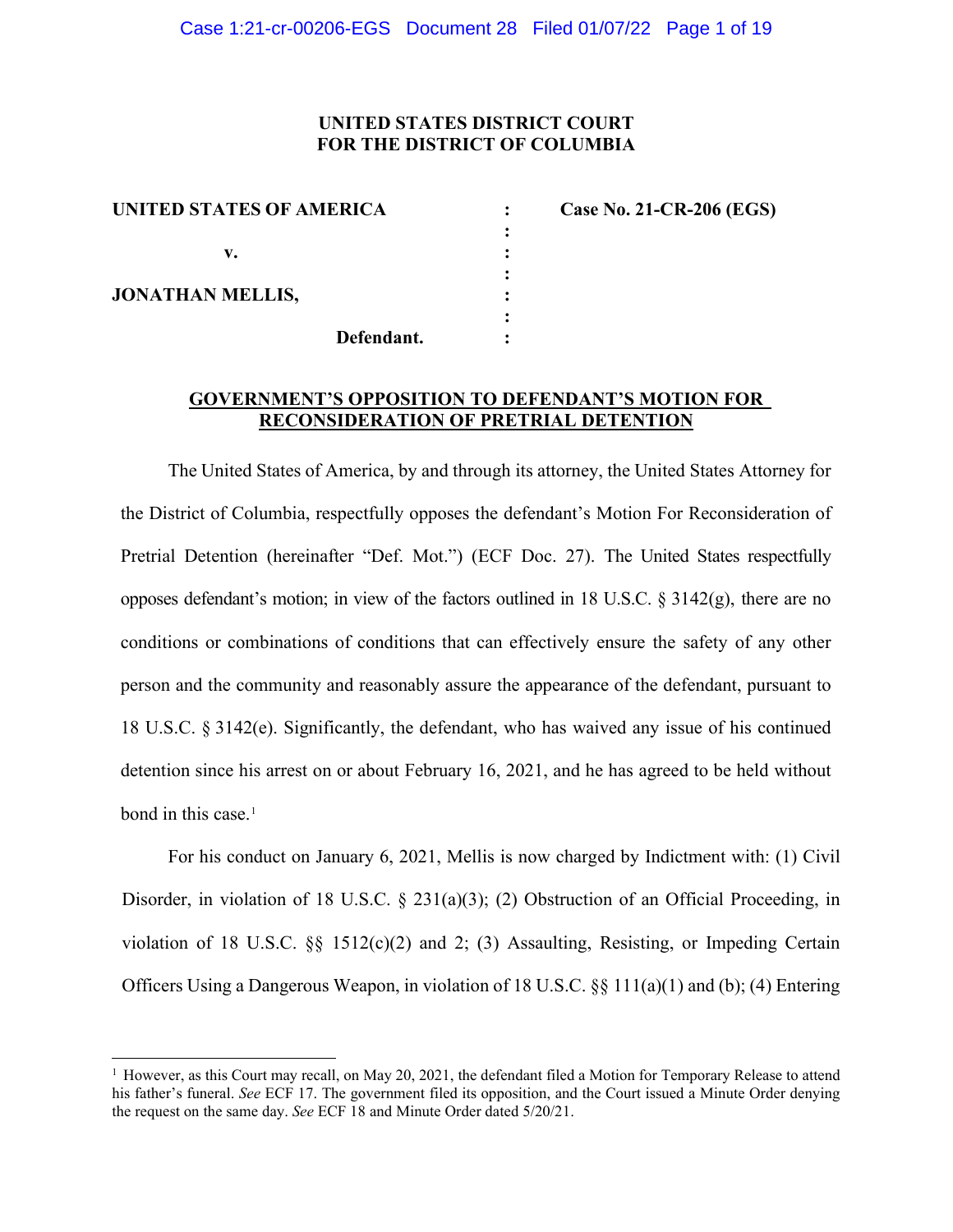## Case 1:21-cr-00206-EGS Document 28 Filed 01/07/22 Page 2 of 19

and Remaining in a Restricted Building or Grounds with a Deadly or Dangerous Weapon, in violation of 18 U.S.C. §§ l752(a)(1) and (b)(l)(A); (5) Disorderly and Disruptive Conduct in a Restricted Building or Grounds with a Deadly or Dangerous Weapon, in violation of 18 U.S.C. §§ 1752(a)(2) and (b)(l)(A); (6) Impeding Ingress and Egress in a Restricted Building or Grounds with a Deadly or Dangerous Weapon, in violation of 18 U.S.C.  $\S 1752(a)(3)$  and (b)(l)(A); (7) Engaging in Physical Violence in a Restricted Building or Grounds with a Deadly or Dangerous Weapon, in violation of 18 U.S.C.  $\S$  1752(a)(4) and (b)(I)(A); (8) Disorderly Conduct in a Capitol Building, in violation of 40 U.S.C. §§ 5104(e)(2)(D); (9) Impeding Passage Through the Capitol Grounds or Buildings, in violation of 40 U.S.C. § 5104(e)(2)(E); and (10) Act of Physical Violence in the Capitol Grounds or Buildings, in violation of 40 U.S.C.  $\S$  5104(e)(2)(F).

## **Mellis' Violent Conduct and Assaults on Officers on January 6, 2021**

Defendant Mellis came to Washington D.C. to participate in the violent insurrection against the government of the United States. Based on the evidence of the defendant's violent actions and attacks on law enforcement officers protecting the U.S. Capitol, defendant Mellis willfully and deliberately used a weapon – large stick/large wooden object - a deadly weapon and used that weapon to repeatedly strike law enforcement officers in the face, head, neck, and body area. Additionally, based on a review on the relevant photos and videos of defendant Mellis, he is seen encouraging other rioters to assault to officers.

Defendant Mellis' violent assault occurred in what is called the Lower West Terrace of the U. S. Capitol Building. The Lower West Terrace, which is a widely recognizable area of the Capitol Building, is located directly in the front-center of the building, facing the Washington Monument. The Lower West Terrace is a very visible area of the Capitol Building that, in public perception, is often used for symbolic or patriotic events, such as presidential inaugurations or the "Capitol Fourth" concert that is annually held on the Fourth of July. Indeed, on January 6, 2021,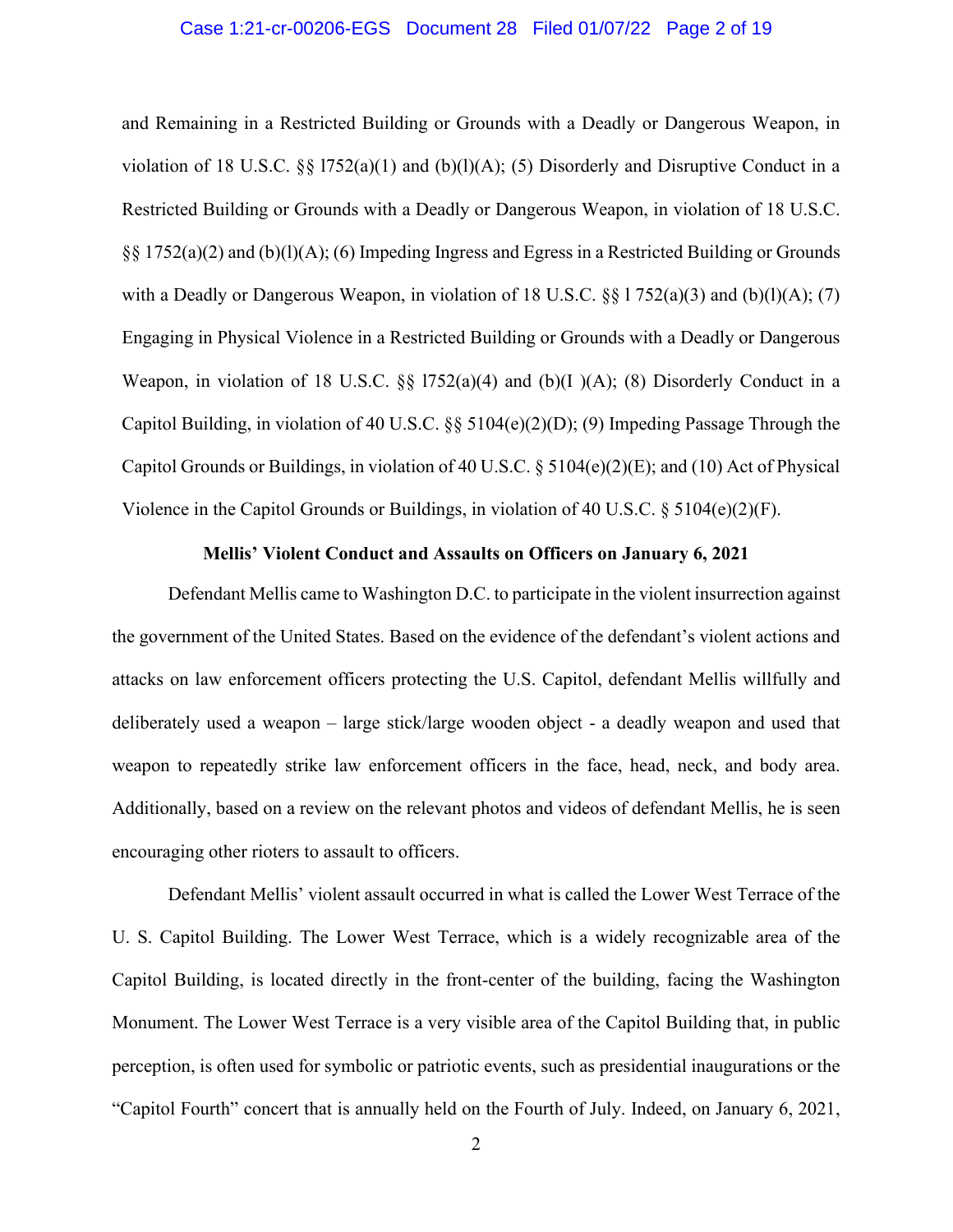## Case 1:21-cr-00206-EGS Document 28 Filed 01/07/22 Page 3 of 19

the Lower West Terrace was undergoing preparation for the inauguration of now-President Biden. Scaffolding had been erected for the media, and stairs, risers, and other flooring was in place to create the stage area upon which the inauguration would take place.

In the center of the Lower West Terrace is an archway with a short set of stairs that leads to a set of double doors; those doors permit entrance directly into the Capitol Building.<sup>2</sup> At around 2:30 p.m., a large group of MPD and USCP officers assembled to protect the Lower West Terrace entrance from an advancing mob. That specific entrance was the site of some of the heaviest violence on January 6, 2021, as the mob of rioters, including defendant Mellis, battled with police officers on-and-off from approximately 2:40 p.m. to 5:15 p.m. Over a period of about two-and-ahalf hours, groups of rioters came in waves and gathered in the archway and tunnel as they attempted to violently breach the police line to gain entrance into the U.S. Capitol. On multiple occasions throughout that period, rioters overran the archway and physically battled with police officers inside the tunnel, directly at the U.S. Capitol entrance. At other times, officers were able to push the group of rioters out of the tunnel – away from the doors – and out onto the Lower West Terrace. Despite the police orders to leave the area, defendant Mellis, and others, continued his assault on the officers in an effort to, at a minimum, to cause serious bodily injury to the officers.

More broadly, defendant Mellis violently attacked officers while attempting to break through the center doorway on the Lower West Terrace to gain entrance to the U.S. Capitol Building. He used physical violence against officers who were protecting the entrance, and his

<sup>2</sup> Since January 6, 2021, this area has become colloquially known as "the tunnel." On January 6, 2021, the stairs leading from the Capitol doors down to the Lower West Terrace had been covered by a platform so that the tunnel floor was flush. At the entrance to the tunnel, stairs then led down to the Lower West Terrace itself. In the past, President-elects, including now-President Biden, walked through the Lower West Terrace entrance doors and the tunnel, and then down the stairs to the inauguration stage.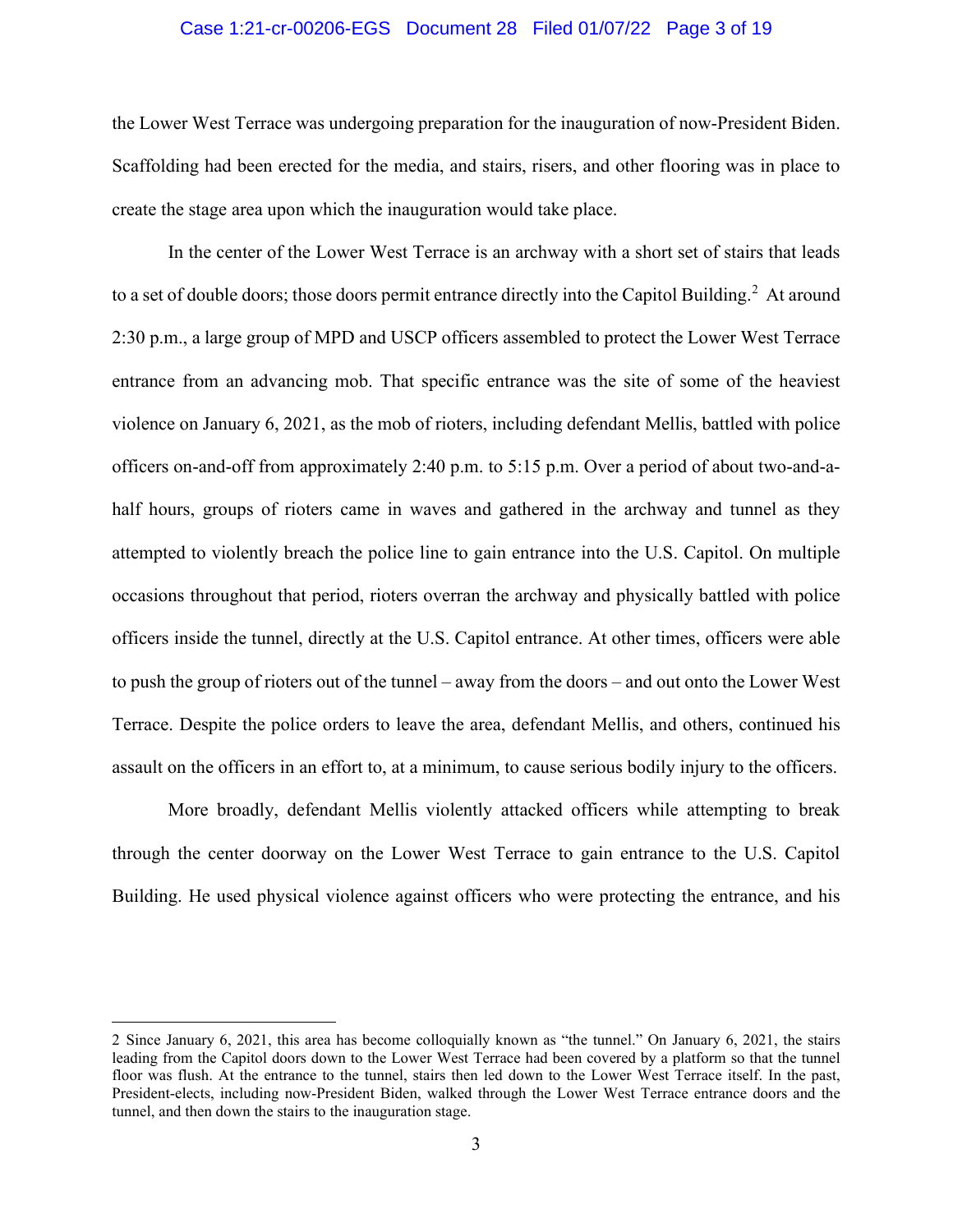## Case 1:21-cr-00206-EGS Document 28 Filed 01/07/22 Page 4 of 19

individual participation in the larger mob heightened the overall violence and dangerousness of the day.

Indeed, defendant Mellis brought his weapon – large stick/large wooden object - to use to the U.S. Capitol. Images and video taken at the U.S. Capitol show the mob attacking officers guarding the doors. Defendant Mellis and others hurl projectiles at the officers and physically assaulted them, often using weapons like poles, bottles, and in defendant Mellis' case, a large stick/large wooden object. Moreover, several officers were dragged into the crowd where they were stripped of their protective gear and beaten. Others used crowbars and various tools to knock the windows out of the U.S. Capitol so that unlawful individuals could enter. Defendant Mellis willfully and deliberately used a large stick/large wooden object - a deadly weapon and used that weapon to repeatedly strike or stab at law enforcement officers in the face, head, neck, and body area. In the photos or screen shots of available videos below the Court can see the defendant's actions and the brutal attacks on law enforcement officers he inflicted: <sup>3</sup>

<sup>&</sup>lt;sup>3</sup> If needed, the government can provide the Court the corresponding additional videos and photos of the violent attacks on the officers by the defendant.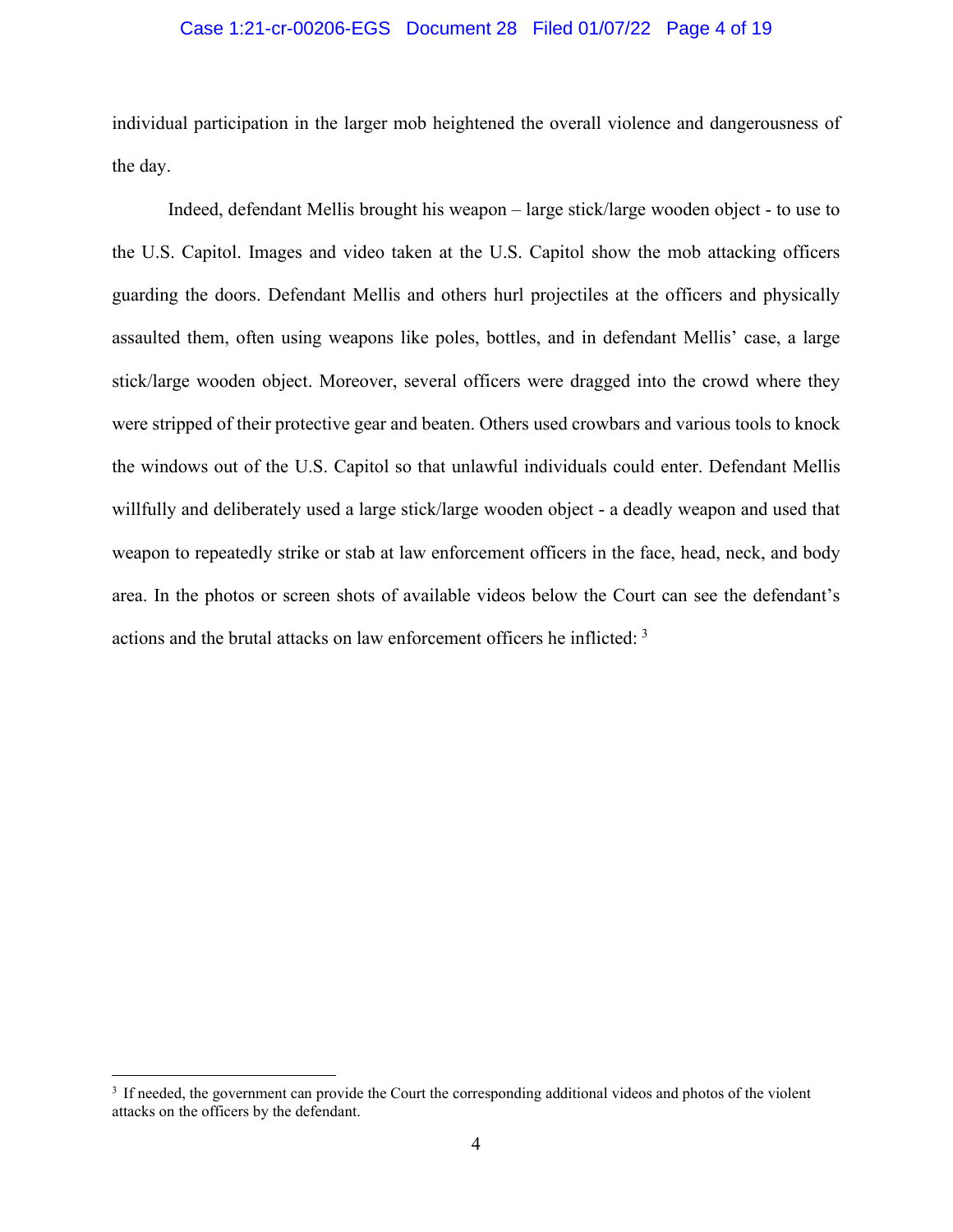# Case 1:21-cr-00206-EGS Document 28 Filed 01/07/22 Page 5 of 19



*MELLIS (in White Cowboy Hat) Striking Law Enforcement Officers with weapon/stick):*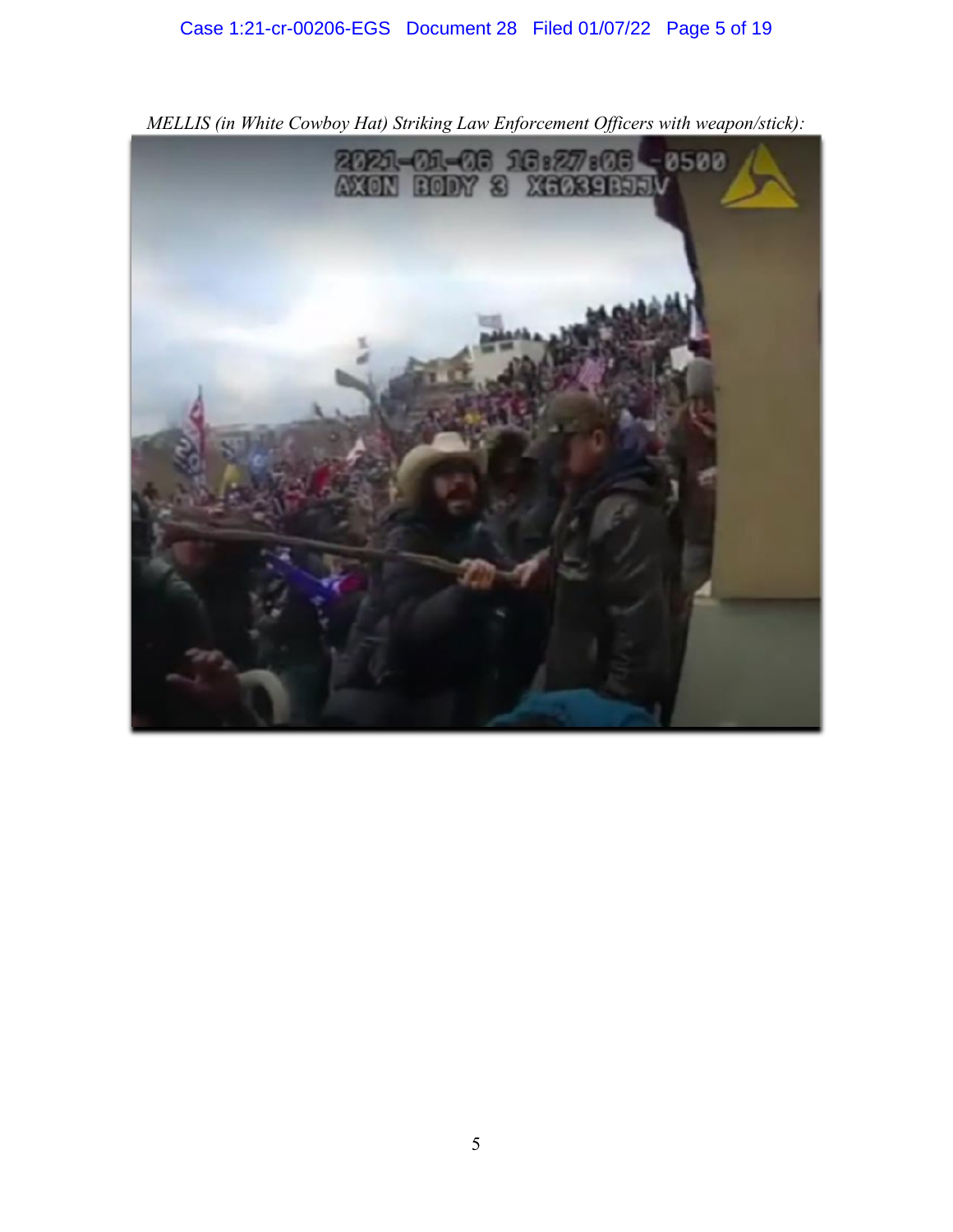*MELLIS (in White Cowboy Hat)(Striking/Stabbing at Law Enforcement Officers with weapon/stick):*

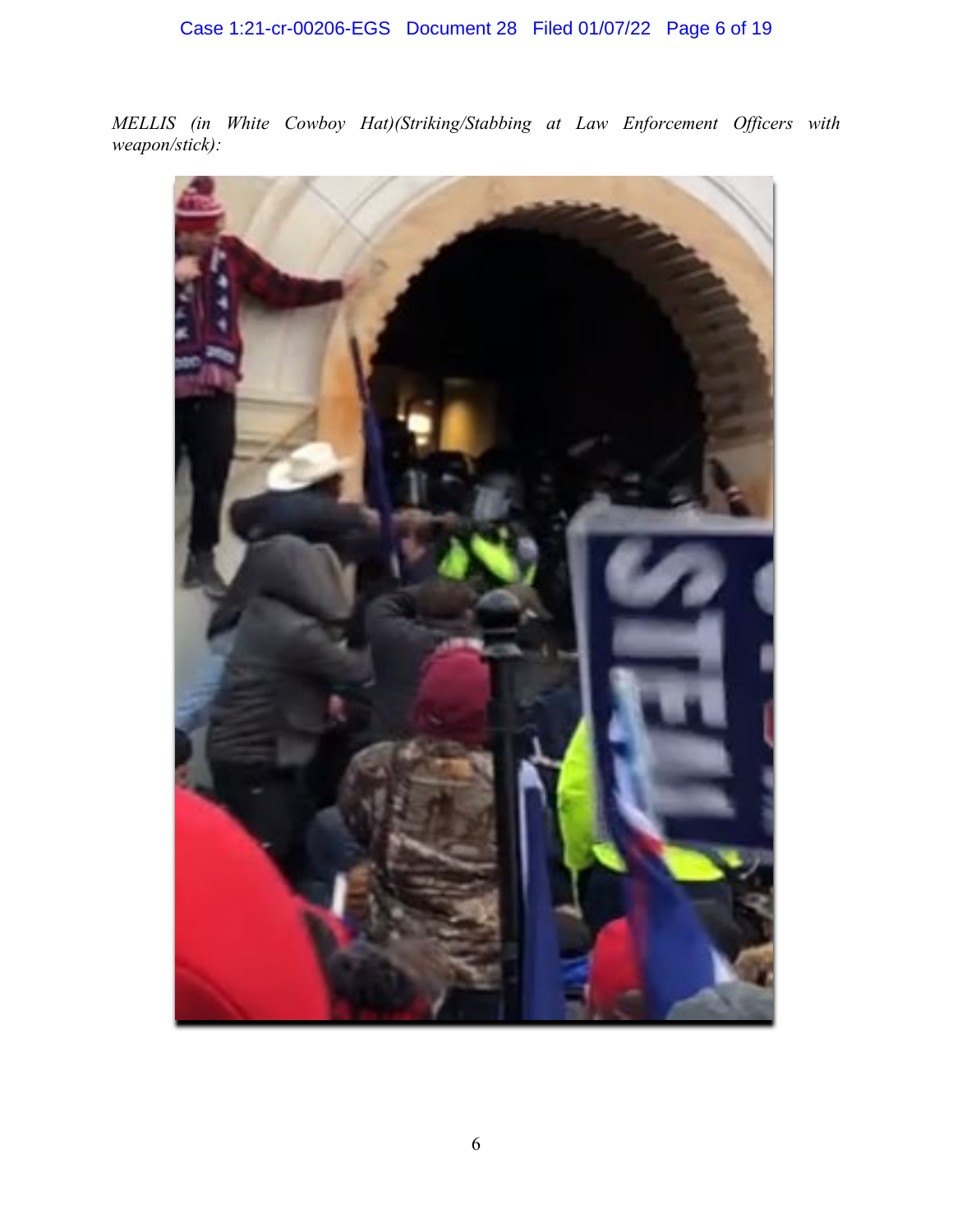

*MELLIS Assault Image 3 (Striking / Stabbing at Officers with blunt weapon):*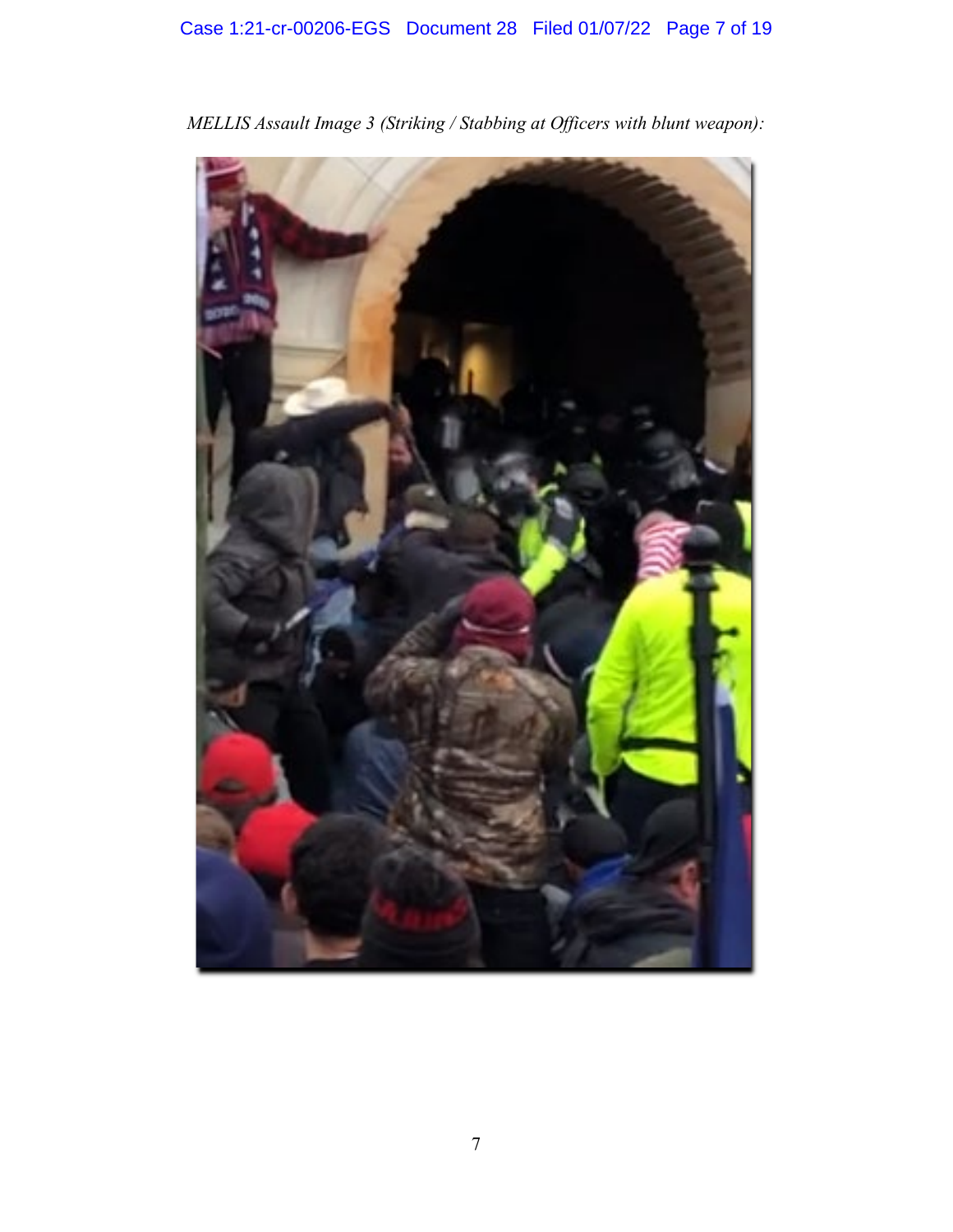

*MELLIS Assault Image 3 (Striking / Stabbing at Officer's neck):*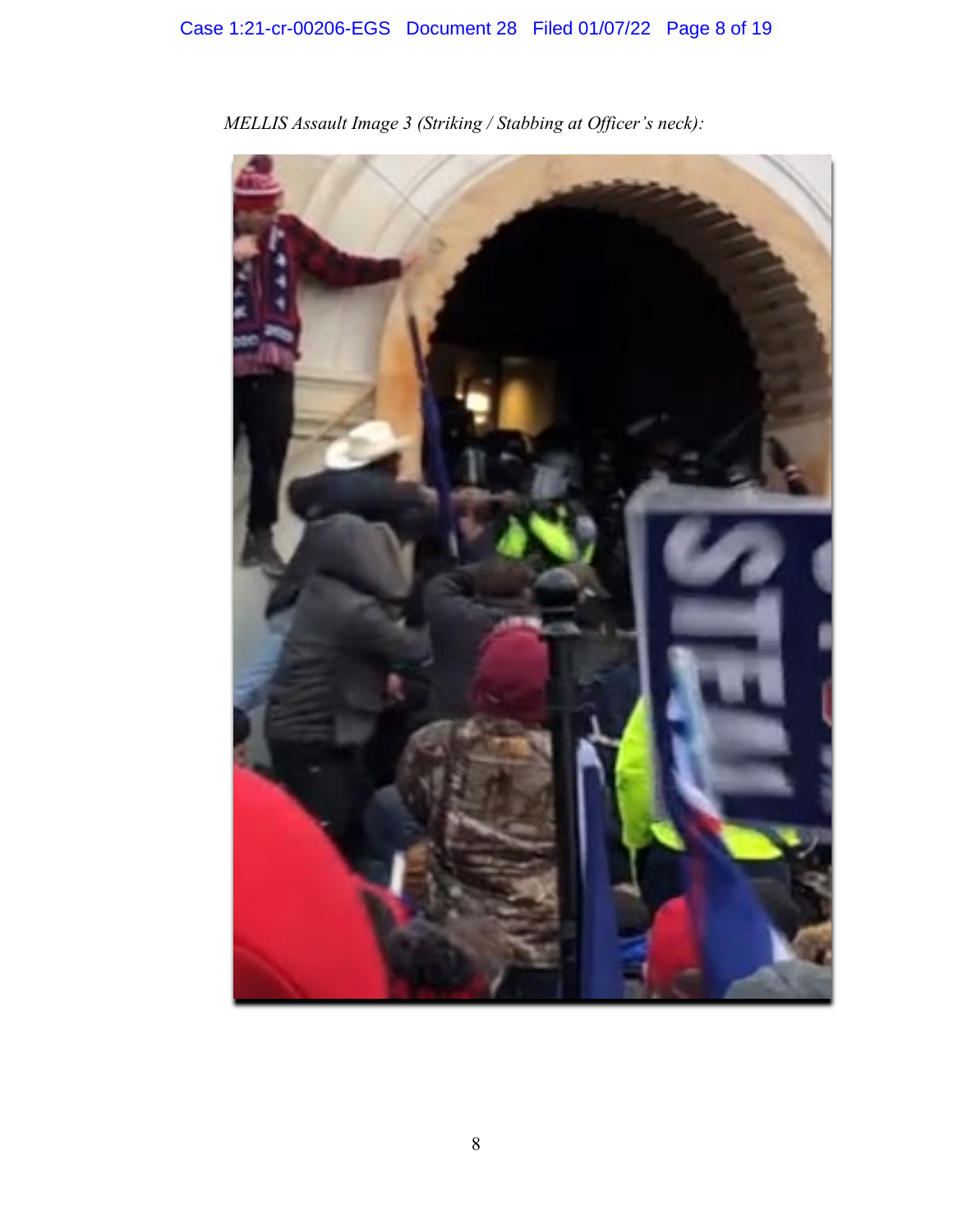#### **ARGUMENT**

There are four factors under Section  $3142(g)$  that the Court should analyze in determining whether to detain the defendant pending trial: (1) the nature and circumstances of the offense charged; (2) the weight of the evidence against the defendant; (3) his history and characteristics; and (4) the nature and seriousness of the danger to any person or the community that would be posed by his release. *See* 18 U.S.C. §  $3142(g)$ . A review and understanding of the facts and circumstances in this case require the Court to conclude that there is no condition or combination of conditions that would assure the safety of the community. *See* 18 U.S.C. '  $3142(e)(1)$ .

Specifically, "[i]n determining whether the release of a defendant would endanger the community, the court must consider any available information concerning the nature and circumstances of the offense charged, including whether the offense is a crime of violence or involves a narcotic drug; the weight of evidence against the person; various personal information including character, employment, past conduct, and so on; and the nature and seriousness of the danger to any person or the community that would be posed by the person's release." *United States v. Smith*, 79 F.3d 1208, 1209 (D.C. Cir. 1996).

## **Nature and Circumstances of the Offenses Charged**

Defendant Mellis' violent and deliberate participation in the mob's efforts to break into the U.S. Capitol Building by assaulting police officers weighs heavily in favor of detention. During the course of the January 6, 2021, siege of the U.S. Capitol, over 100 law enforcement officers were assaulted by an enormous mob, which included numerous individuals with weapons – including this defendant, bulletproof vests, and pepper spray who targeted the officers protecting the U.S. Capitol. Additionally, the violent crowd encouraged others in the mob to work together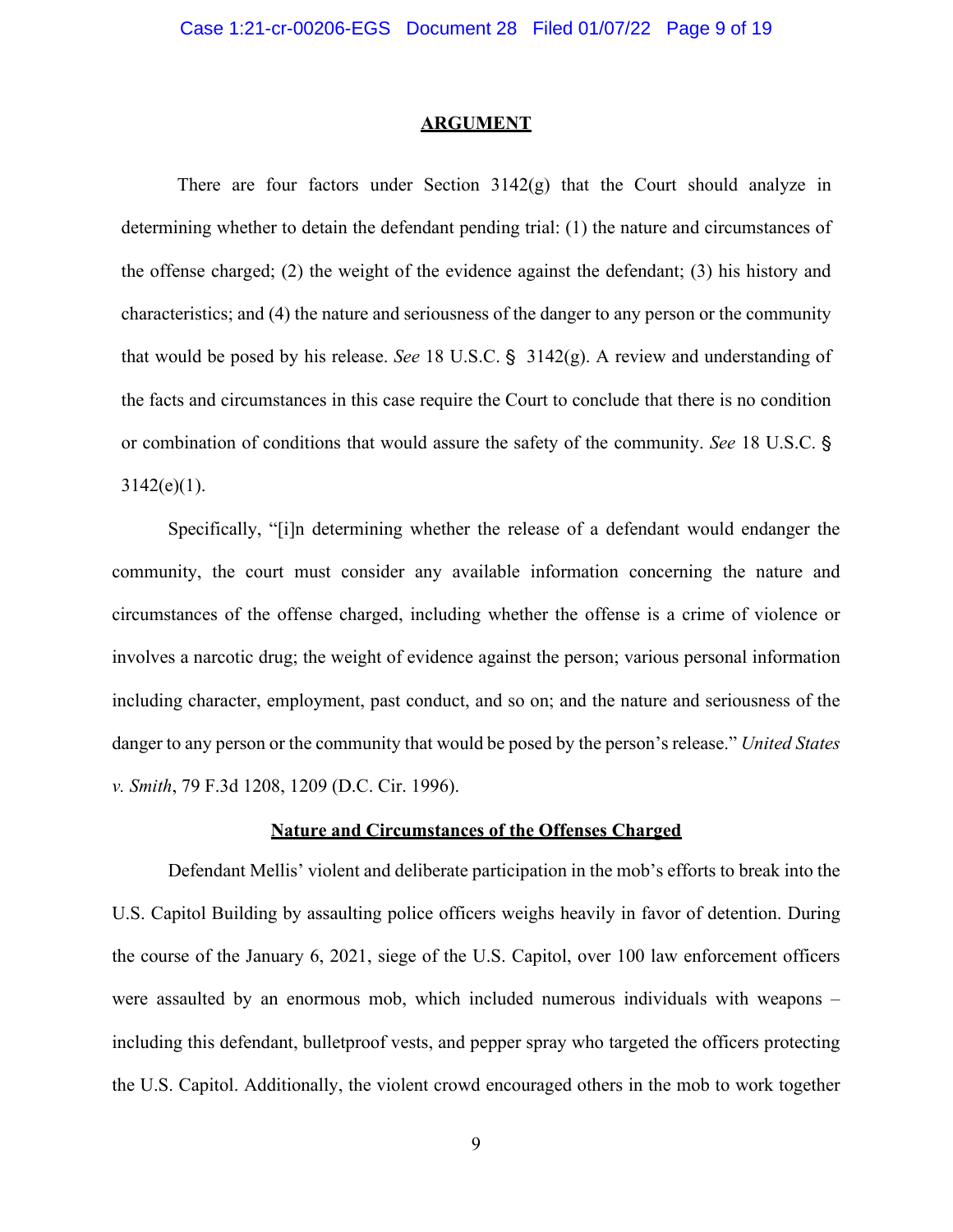## Case 1:21-cr-00206-EGS Document 28 Filed 01/07/22 Page 10 of 19

to overwhelm law enforcement and gain unlawful entry into the U.S. Capitol. In the Lower West Terrace tunnel that day, USCP and MPD officers worked for almost three hours defending the U.S. Capitol. Officers spent much of that time under physical attack by a violent crowd – including by defendant Mellis – with a total disregard for the officers' safety and with an intent to harm the officers by repeatedly assaulting officers at the front of the police line in an effort to break through the line and into the U.S. Capitol Building. The officers in that line were in full uniform with clear and visible markings identifying themselves as officers.

Defendant's argument that "Mr. Mellis did not intend to hurt anyone on January 6. At one point during the events of that day, Officer Michael Fanone was attempting to navigate the huge crowd of protesters at the Capitol. . . . Mr. Mellis, who was positioned approximately 15 feet away, can be heard and seen yelling to the crowd to not hurt Officer Fanone. He repeatedly shouts at the crowd to not hurt the officer, to 'show him how merciful we are,' and 'keep him safe,'" (*see* Def. Motion ECF #27 at 4), is simply unpersuasive, unconvincing, and an affront to all the heroic officers – men and women – who risked their lives to protect our democracy.

It is without question that defendant Mellis chose to unlawfully enter the U.S. Capitol Grounds on January 6, 2021, for the stated purpose of preventing Congress from completing its constitutional duty of certifying the results of a lawful election. He selected one of the most visible and violent locations in which to do so. Defendant Mellis violently used a large stick/large wooden object to attack officers to cause harm to them and to hurt them with each blow he inflicted. His violent assault on the officers was persistent and unrelenting. Body-worn camera videos and other videos capturing his actions show defendant Mellis willfully struck law enforcement officers again and again in an effort to harm them.

## **Weight of the Evidence against the Defendant**

The second factor to be considered, the weight of the evidence, also weighs in favor of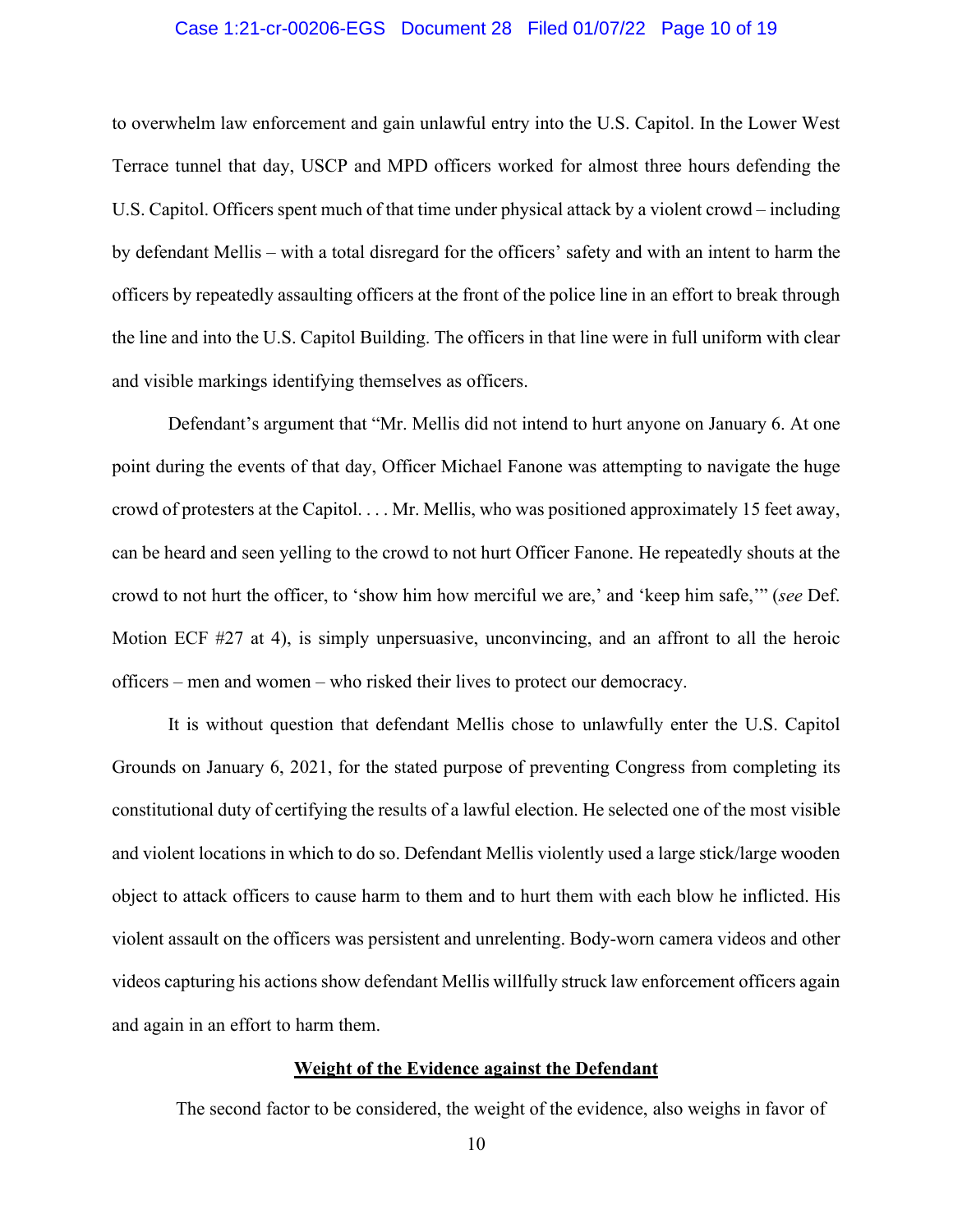# Case 1:21-cr-00206-EGS Document 28 Filed 01/07/22 Page 11 of 19

detention. The evidence against defendant Mellis is very strong and compelling. Defendant Mellis does not question that fact of his identity in this case. Significantly, defendant Mellis was captured in multiple BWC and open-source videos that clearly showed him violently attacking officers who were defending the U.S. Capitol that day. Defendant Mellis' face and his violent actions are visible in multiple videos, as are his weapon – a large stick/large wooden object, white cowboy hat, and jacket that he wore on January 6, 2021. The government respectfully avers that there is not a doubt of the defendant's violent assaults on officers as this Court views the evidence and the above photos.

## **Defendant's History and Characteristics**

The United States submits that defendant Mellis' history and characteristics demonstrate that he would be a danger to the community if released. According to the previously prepared Pre-Plea Calculation prepared by U.S. Probation Officer Carmen I. Newton, the defendant has the following convictions:<sup>4</sup>

| Date of Arrest | Conviction/Court           | Date Sentence          | Guideline   | Points   |
|----------------|----------------------------|------------------------|-------------|----------|
|                |                            | Imposed/Disposition    |             |          |
| 01/03/2006     | <b>Assault and Battery</b> | $07/14/2006$ : 90 days | 4A1.2(e)(3) | $\theta$ |
| (Age 19)       | - Family Member            | jail, all suspended; 2 |             |          |
|                | Juvenile and               | years unsupervised     |             |          |
|                | Domestic                   | probation              |             |          |
|                | Relations Court,           |                        |             |          |
|                | Williamsburg, VA           |                        |             |          |
|                | (JA0123340100)             |                        |             |          |

<sup>4</sup> Defendant's Traffic Infractions as outlined by USPO Newton:

According to Virginia's Court System (automated), the defendant was convicted of the following traffic infractions: on 11/09/2012, Operate Unlicensed Motor Vehicle (GT1206762400, Virginia Beach, VA), for which \$91 fine/costs were imposed on 11/28/2012: on 12/10/2013, Improper Turn (GT1307909600, Henrico County, VA), for which \$151 fine/costs were imposed on 02/04/2014; on 12/03/2014, Fail to Obey Traffic Signal (GT1402513100, Fredericksburg, VA), for which \$196 fine/costs were imposed on 12/17/2014; on 03/12/2015, by the Speeding 55/35 (GT1500500400, Stafford County, VA), for which \$61 in costs were imposed on 05/22/2015; on 11/25/2015, Fail to Obey Sign (GT1600040200, Stafford County, VA), for which \$195 fine/costs were imposed on 01/14/2016; on 09/17/2016, Speeding 41/25 (GT1601778900, Stafford County, VA), for which \$91 fine/costs were imposed on 10/26/2016; and, on 09/14/2017, Expired Registration (GT1705117800, Fredericksburg, VA), for which \$66 costs were imposed on 11/08/2017.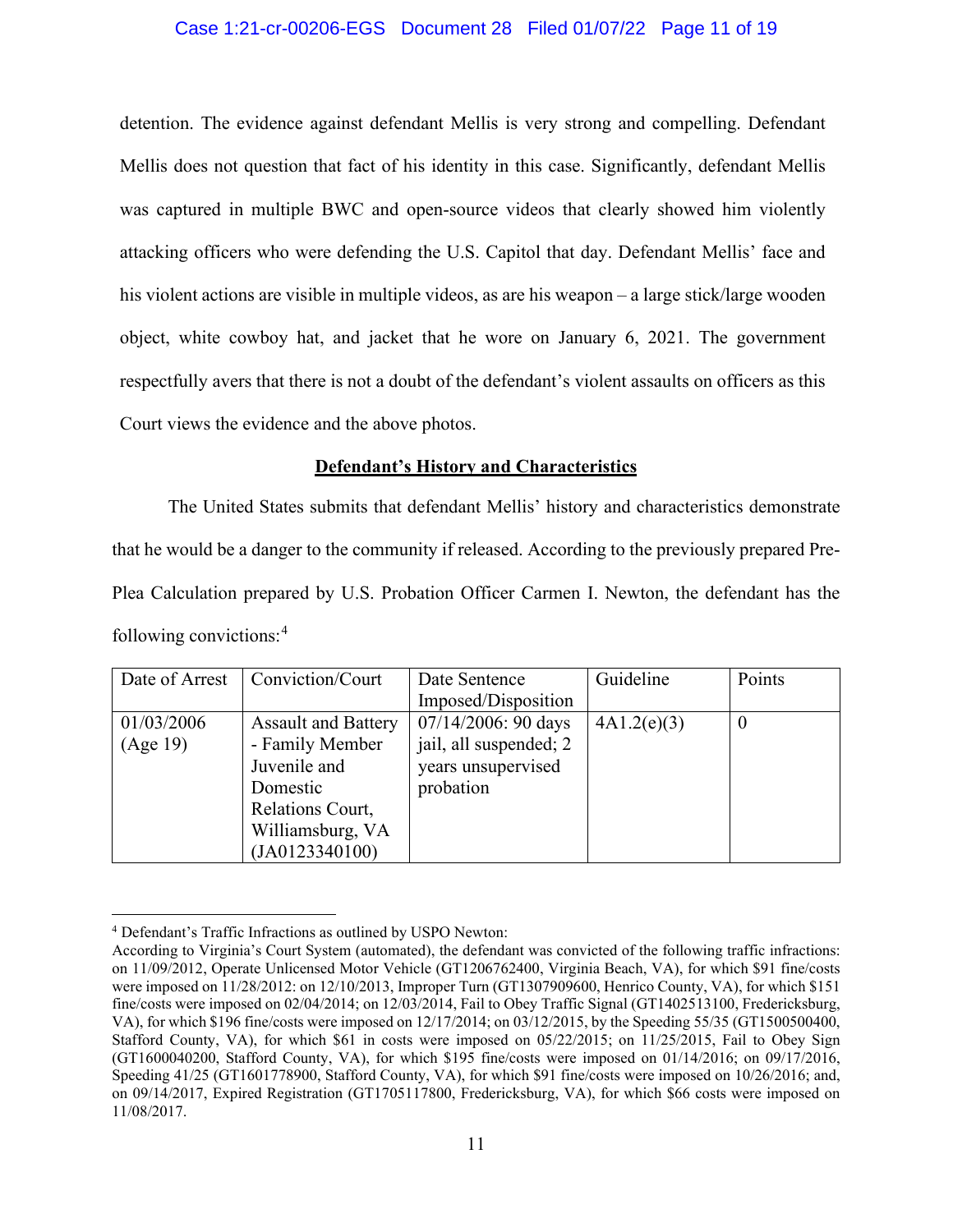| 01/20/2007 | Assault                         | 04/20/2007: 12                             | 4A1.2(e)(3) | $\boldsymbol{0}$ |
|------------|---------------------------------|--------------------------------------------|-------------|------------------|
| (Age 20)   | Juvenile and                    | months jail, 10                            |             |                  |
|            | Domestic                        | months suspended                           |             |                  |
|            | Relations Court,                |                                            |             |                  |
|            | Williamsburg, VA                |                                            |             |                  |
|            | (JA0123340500)                  |                                            |             |                  |
| 01/26/2007 | Drinking Operating              | $03/23/2007$ : As to                       | 4A1.2(e)(3) | $\boldsymbol{0}$ |
| (Age 20)   | Vehicle                         | both charges, pled                         |             |                  |
|            | $(CR07015578-00)$<br>Unlawful   | guilty, \$810                              |             |                  |
|            | Possession of                   | fines/costs, license<br>suspended 6 months |             |                  |
|            | Alcohol                         |                                            |             |                  |
|            | $(CR07015578-01)$               |                                            |             |                  |
|            | Circuit Court,                  |                                            |             |                  |
|            | Williamsburg and                |                                            |             |                  |
|            | James City County,              |                                            |             |                  |
|            | VA                              |                                            |             |                  |
| 04/07/2007 | <b>Assault and Battery</b>      | 10/22/2017: Pled                           | 4A1.2(e)(3) | $\boldsymbol{0}$ |
| (Age 20)   | Circuit Court,                  | guilty, time served,                       |             |                  |
|            | Williamsburg and                | \$252 costs and \$280                      |             |                  |
|            | James City County,              | restitution                                |             |                  |
|            | VA                              |                                            |             |                  |
| 02/08/2008 | (CR0801581900)                  |                                            |             | 3                |
| (Age 21)   | Conspire to<br>Manufacture/Sell | 03/05/2009: Pled<br>guilty 03/12/2009:     | 4A1.1(a)    |                  |
|            | Methamphetamine                 | 20 years jail, 10                          |             |                  |
|            | Circuit Court,                  | suspended; indefinite                      |             |                  |
|            | Williamsburg and                | probation                                  |             |                  |
|            | James City County,              | 10/19/2017:                                |             |                  |
|            | VA                              | Released to                                |             |                  |
|            | (CR0801689700)                  | probation                                  |             |                  |
|            |                                 | 03/12/2019: Early                          |             |                  |
|            |                                 | termination of                             |             |                  |
|            |                                 | probation                                  |             |                  |
| 02/12/2008 | <b>Assault: On Family</b>       | 08/15/2008: 90 days                        | 4A1.2(e)(3) | $\theta$         |
| (Age 21)   | Member                          | jail, all suspended; 2                     |             |                  |
|            | Juvenile and                    | years unsupervised                         |             |                  |
|            | Domestic<br>Relations Court,    | probation<br>04/10/2009:                   |             |                  |
|            | Williamsburg, VA                | Probation revoked, 4                       |             |                  |
|            | (JA0123341000)                  | months jail                                |             |                  |
| 03/05/2008 | Ct. 2: Uttering                 | 01/21/2009: Pled                           | 4A1.2(e)(3) | $\boldsymbol{0}$ |
| (Age 21)   | Circuit Court,                  | guilty                                     |             |                  |
|            | Williamsburg and                | 03/16/2009: 5 years                        |             |                  |
|            | James City County,              | jail, all suspended;                       |             |                  |
|            | VA                              | indefinite probation                       |             |                  |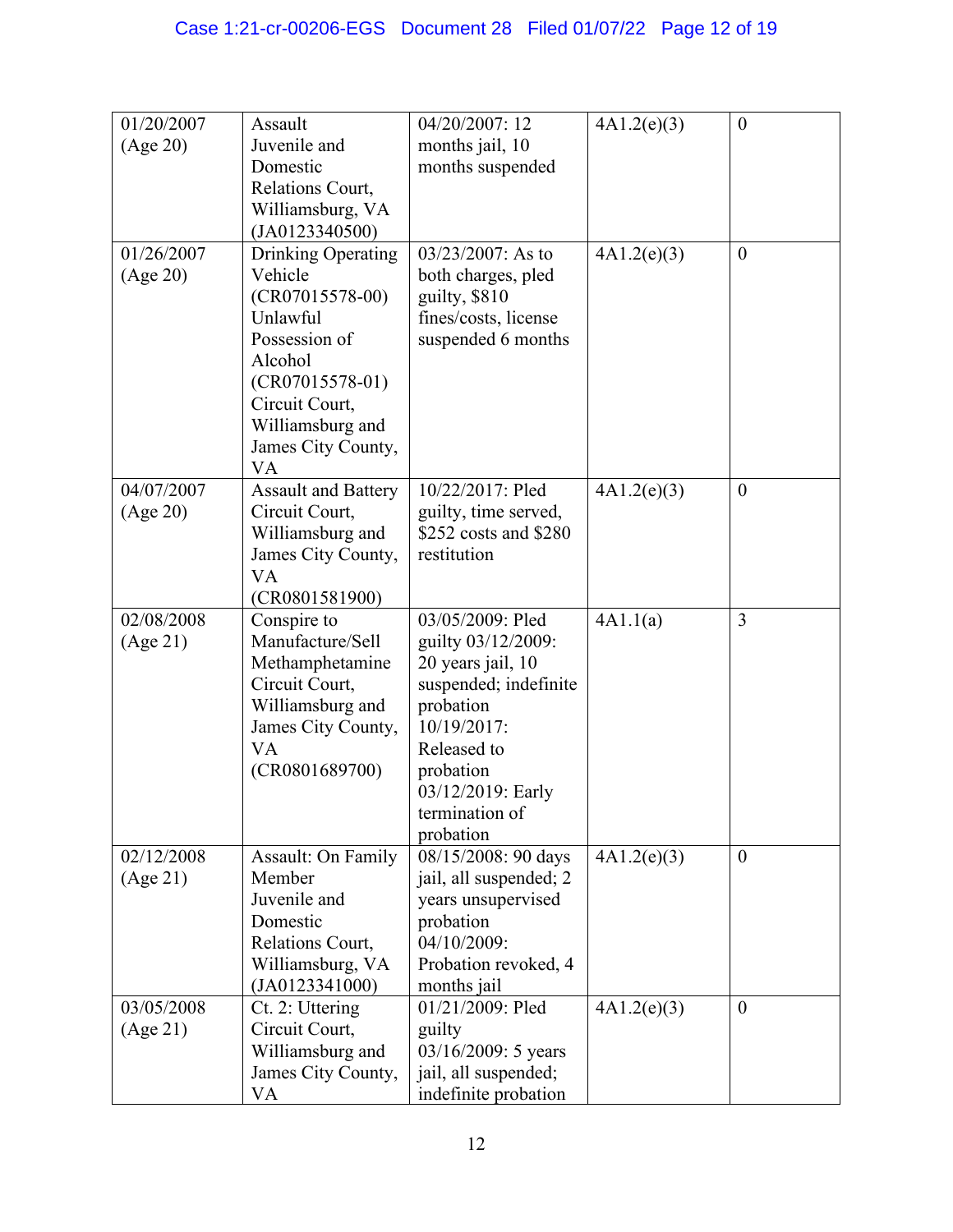|                        | (CR0801705100)                                                                             | $-10$ years; costs<br>\$925                                                                                                                                              |             |          |
|------------------------|--------------------------------------------------------------------------------------------|--------------------------------------------------------------------------------------------------------------------------------------------------------------------------|-------------|----------|
| 05/01/2008<br>(Age 21) | Identity Theft<br><b>General District</b><br>Court,<br>Winchester, VA<br>$(GC08002144-00)$ | 08/27/2008: 30 days<br>custody,<br>unsupervised<br>probation                                                                                                             | 4A1.2(e)(3) | $\theta$ |
| 07/08/2008<br>(Age 21) | Petit Larceny<br>Circuit Court, York<br>County, VA<br>(CR0800541601)                       | 12/29/2008: Pled<br>guilty, 12 months<br>jail, all suspended, to<br>run consecutively to<br>any other sentence<br>imposed, 3 years<br>good behavior; 1<br>year probation | 4A1.2(e)(3) | $\theta$ |

The United States submits that defendant Mellis' conduct on January 6, 2021 demonstrated an utter disregard for the law and the legitimate functions of government, providing clear and convincing evidence that he is unwilling to follow lawful orders or defer to the legitimate authority of the government. When defendant Mellis assaulted law enforcement officers in his attempt to storm the U.S. Capitol, he did so in the presence of hundreds of law enforcement officers who were working to protect both the constitutionally mandated Certification proceeding and the members of Congress duty-bound to hold that proceeding. Simply stated, if defendant Mellis is unwilling to obey orders while in full view of law enforcement, or to conform his behavior to the law even when he disagrees with it, it is unlikely that he would adhere to this Court's directions and release orders. Significantly, as outlined and calculated by USPO Newton, (based upon a total offense level of 24 and a criminal history category of III, the guideline imprisonment range is 63 months to 78 months), the defendant is facing a significant period of incarceration if convicted of the charges which reinforces that the defendant is a danger and flight risk if released.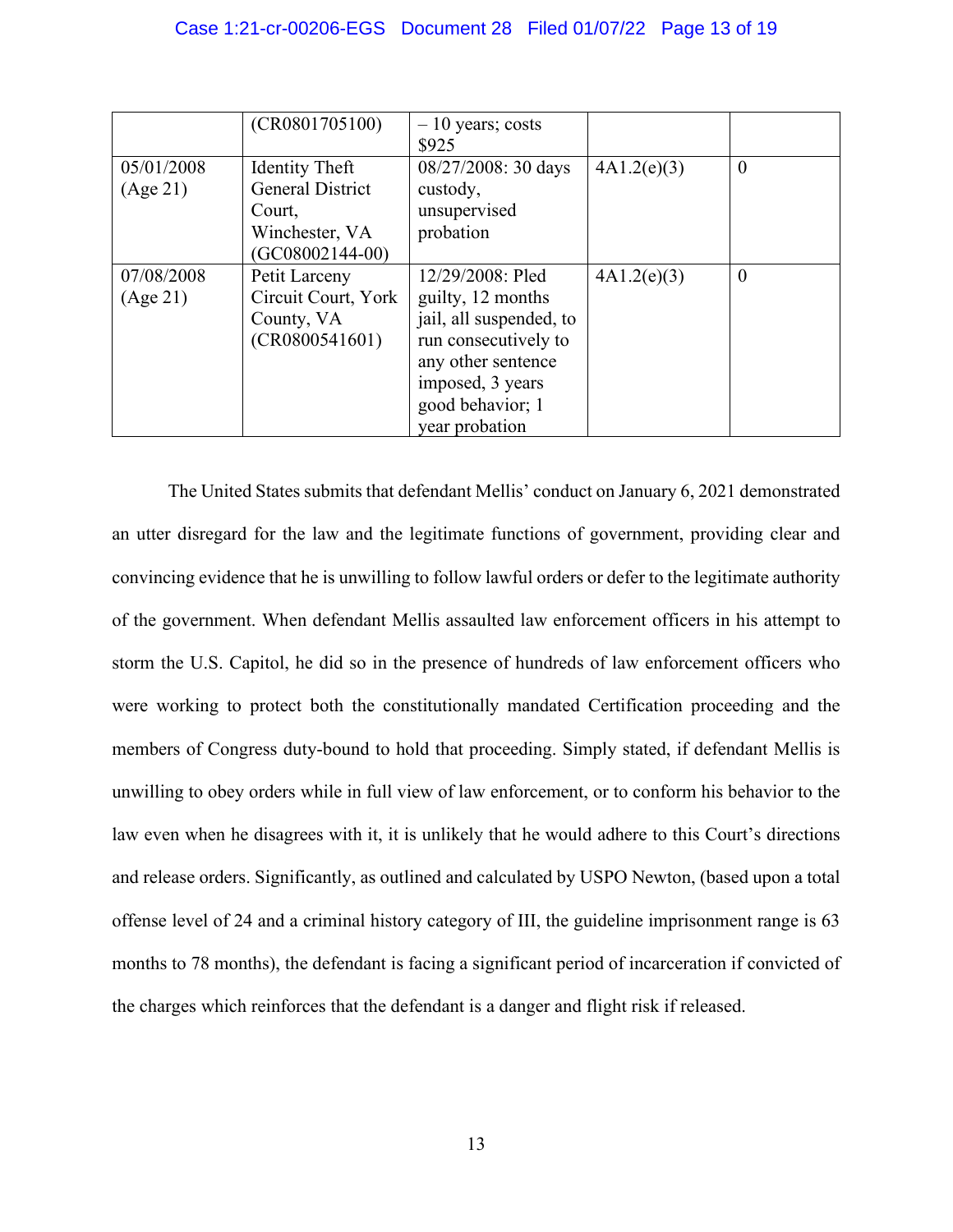#### **Danger to the Community**

The fourth factor, the nature and seriousness of the danger to any person or the community posed by a defendant's release, also weighs in favor of defendant Mellis' detention. Defendant Mellis' dangerousness is illustrated by his highly-public assault of officers at the U.S. Capitol Building. *See Chestman*, at \*30 ("Nearly as significant is defendant's use of force to advance towards the Capitol and his use of words to lead and guide the mob in obstructing the police and pushing against police barriers"). Consequently, the United States is gravely troubled and very concerned by the nature of the allegations against him, and his potential threat to others if released.

Based on this evidence, the defendant's actions were violently perpetrated to cause harm to law enforcement officers who were protecting our seat of democracy. Given the above assessment of all four relevant factors, there is clear and convincing evidence that there are no conditions or combinations of conditions which can effectively ensure the safety of any other person and the community and reasonably assure the appearance of the defendant, pursuant to 18 U.S.C. § 3142(e).

## **Defendant's Statements in his Motion are Unfounded**

In his motion for reconsideration defendant Mellis' attempts, without any legal or factual support, to cast himself as a modern-day protector of others is simply unfounded, and, the government respectfully avers, is insulting to all the heroic actions of law enforcement officers who were protecting the U.S. Capitol on January 6, 2021. Indeed, it is an offense to all the men and women in law enforcement who were protecting the U.S. Capitol that the defendant now suggests that, "[his] actions were entirely in response to, and in the context of, witnessing the plight of Rosanne Boyland. . . . Ms. Boyland can be seen lying on the ground appearing to be unconscious. . . . Ms. Boyland can be seen again lying on the ground, apparently unconscious, as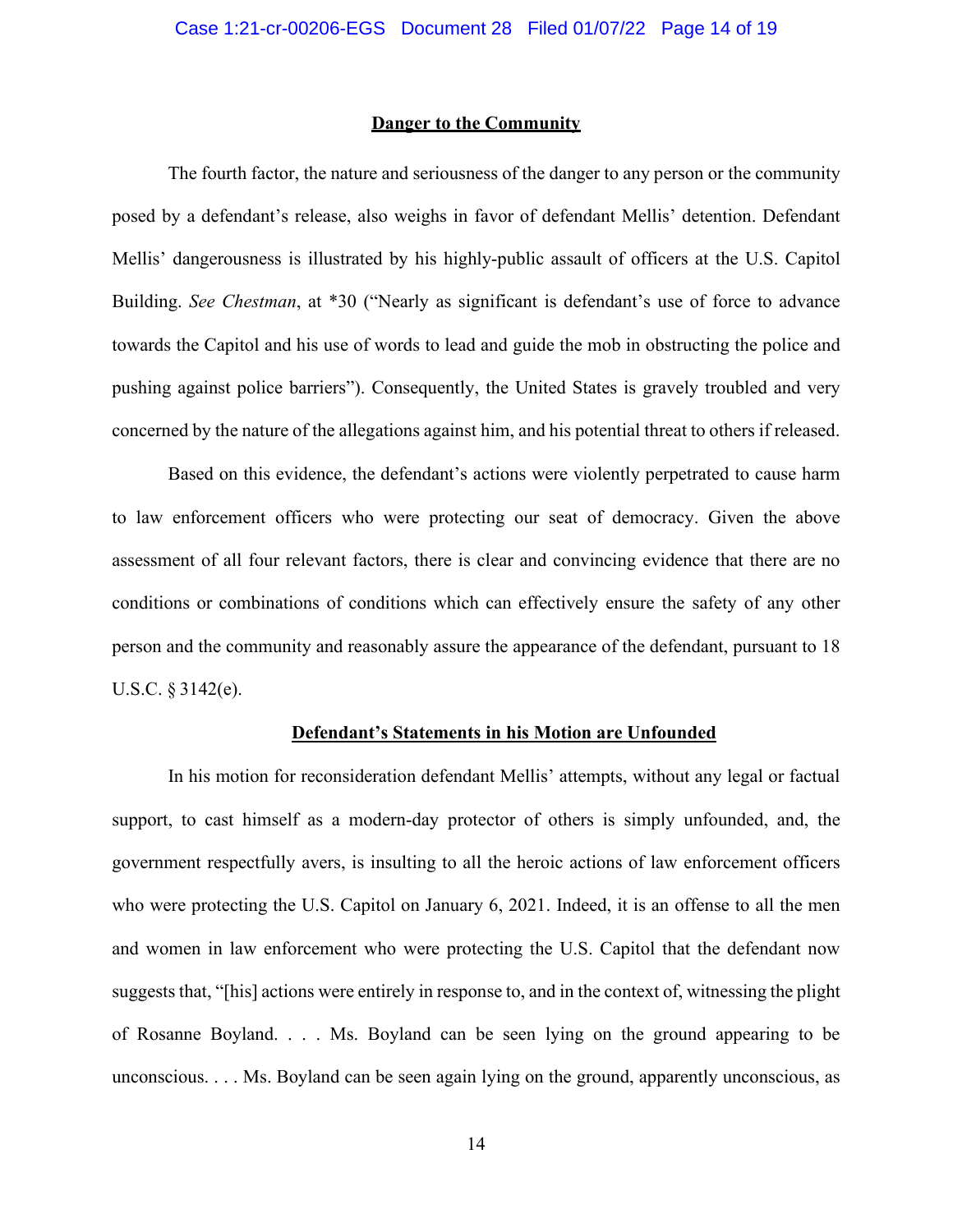## Case 1:21-cr-00206-EGS Document 28 Filed 01/07/22 Page 15 of 19

civilians, not police, attempt to render aid." *See* Def. Mot. ECF #27 at 5 – (defendant's footnotes not included herein). Also, the defendant falsely claims that after he witnessed the alleged events above that he "comes into the picture – having just witnessed the trampling and death of Ms. Boyland. He is handed a stick and for approximately ten (10) seconds, uses it to defend others from what he perceived to be an imminent threat." *See* Def. Mot. ECF #27 at 6 – (defendant's footnotes not included herein). Simply stated, these assertions by the defendant belies the true facts of this case and the defendant's violent actions. The evidence will show that the defendant using a large stick/large wooden object to strike law enforcement officers was a use of a deadly weapon which was unprovoked, illegal, and unjustified in all aspects. Based on this evidence, the defendant's actions were violently perpetrated to cause harm to law enforcement officers who were protecting our seat of democracy.

In addition, defendant Mellis mentions strong family support and community ties. *See* Def. Mot. ECF# 27 at 2 and 3. However, regarding family or "community ties," the framers of the Bail Reform Act thought differently. The Committee also noted with respect to the fact of community ties that it is aware of the growing evidence that the presence of this factor does not necessarily reflect a likelihood of appearance and has no correlation with the question of the safety of the community. S.Rep. No. 225, 3207. Nor is it clear why his family support now would stop the defendant from committing other violent acts as described above, nor will community ties keep him from doing so again. Therefore, these arguments are wholly without merit and are not supported by the facts and legal considerations found in the instant matter.

Counsel for the defendant next argues that defendants in other cases (specifically the government will address a few cases cited by the defendant) – *United States v. Richard Barnett*, 1:21CR38-CRC, *United States v. Robert Sanford,* 1:21CR[86]-[PLF]*, and United States v. David* 

15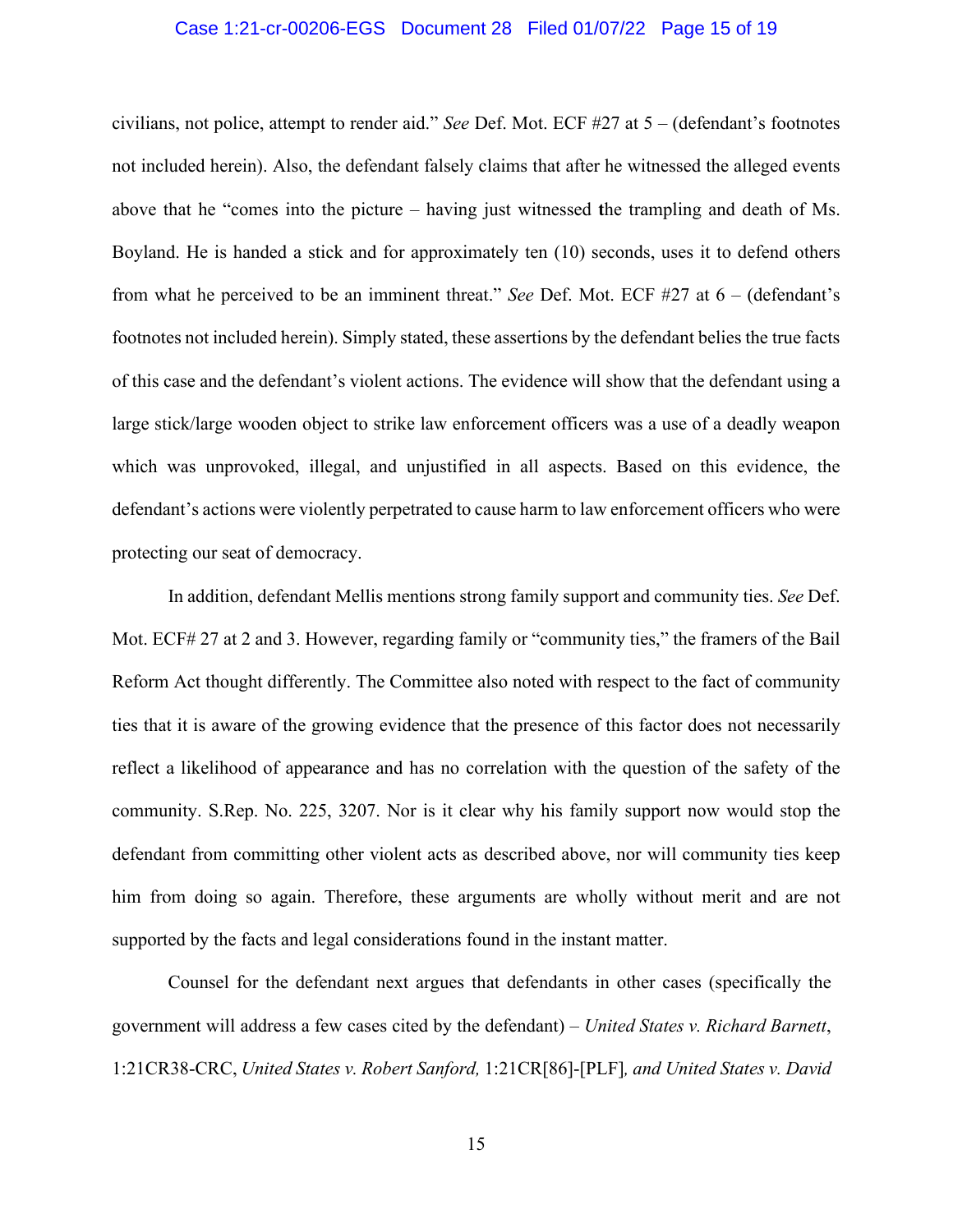## Case 1:21-cr-00206-EGS Document 28 Filed 01/07/22 Page 16 of 19

*Alan Blair,* 1:21CR86-CRC – were released by other judges in this courthouse is misleading, at best or flat-out wrong, in his suggestion that those defendants were released despite allegedly engaging in conduct far more culpable and violent than Mr. Mellis and that "[t]o continue Mr. Mellis' incarceration would also create inconsistencies with other January 6<sup>th</sup> defendants accused of arguably greater misconduct who have been granted release" *See* Def. Mot. ECF# 27 at 7-10. Fundamentally, none of the above cases that the defendant cites<sup>5</sup> are of the violent, aggressive, or of a persistent nature to harm law enforcement officers on January 6, 2021, compared to what this defendant did on that day. In *Barnett*, that defendant entered the Capitol Building armed with a stun gun, sat at Speaker Nancy Pelosi's desk, and posedfor photos; in *Sanford*, that defendant was alleged to have hurled a fire extinguisher into a crowd of police officers*,* and in *Blair*, that defendant brandished a lacrosse stick which served as a pole for a large confederate flag. Simply put, none of the cases cited by the defendant comes anywhere near the violent, persistent, and continued assaults on law enforcements officers that this defendant committed.

Similar to this defendant's actions in this case, the government will highlight just a few cases where defendants physically and violently assaulted law enforcement officers on January 6, 2021, and those defendants – like defendant Mellis – are held pending trial. In *United States v. Mark Kenny Ponder*, 21 CR 259-TSC, the defendant has been held without bond because he struck an officer while wielding long thin pole and struck a second and third officer with a thicker patriotic red-white-blue pole. In *United States v. Thomas Sibick*, 21 CR 291-ABJ, the defendant has been held without bond because he joined in the assault on a police officer and stole that officer's badge and police radio. In *United States v. Daniel Rodriguez*, 21 CR 246-ABJ, the

<sup>5</sup> Undersigned counsel for the government is aware that the Court in *United States v. Michael Foy*, 21-cr-108 (TSC), the defendant was released pretrial over strong objections from counsel – Foy, who had zero criminal history points, was captured on video striking officers with a hockey stick.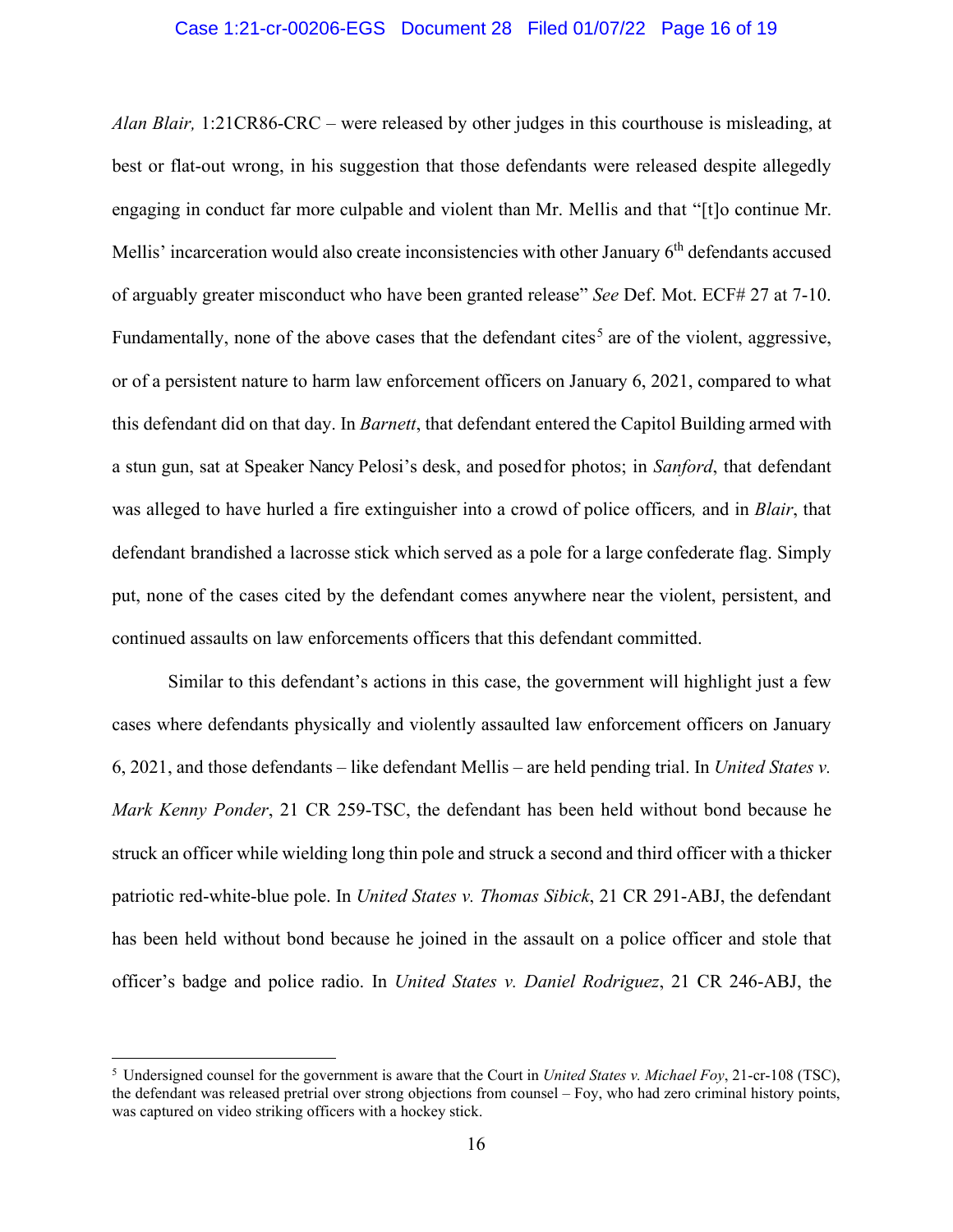## Case 1:21-cr-00206-EGS Document 28 Filed 01/07/22 Page 17 of 19

defendant has been detained prior to trial because he tased a police officer. In *United States v. Kyle Fitzsimons*, 21 CR 158 (KBJ), the defendant has been held without bond because he pulled officers by the body parts in attempt to pull them into the crowd. The defendant in *Fitzsimons* also pulled the gas mask off another officer, which was then followed by another individual spraying that officer in the face. In *United States v. Joseph Lino Padilla*, 21 CR 214-JDB, the defendant has been held without bond because he, along with other rioters, used a large sign with a metal frame as a battering ram to push back law enforcement, led other rioters to push, headbutted law enforcement, threw large metal barricades onto officers to forcibly push them back, and hurled a flagpole at officers who were being attacked by rioters.

Importantly, defendant Mellis' conduct did not stop at his own individual decision to engage in physical violence. It extended to his active encouragement of other rioters to continue to try to break through the police line and into the building. Defendant Mellis' willing and repeated participation in violence against police officers protecting a lawful proceeding of Congress, for which he is charged with multiple felonies – including crime of violence – weighs heavily in favor of continued detention. Not only was his individual conduct and encouragement to others violent and dangerous, but his actions heightened the overall violence and dangerousness of the day. As stated by Chief Judge Beryl A. Howell, "[t]he actions of this violent mob, particularly those members who breached police lines and gained entry to the Capitol, are reprehensible as offenses against morality, civic virtue, and the rule of law." *See United States v. Chestman*, 21-mj-218 (BAH), ECF No. 23, at \*13, 16 (D.D.C. Feb. 26, 2021) ("Grave concerns are implicated if a defendant actively threatened or confronted federal officials or law enforcement, or otherwise promoted or celebrated efforts to disrupt the certification"). Here, the defendant violently attacked law enforcement officers who, with their heroic efforts, were protecting the U.S. Capitol and all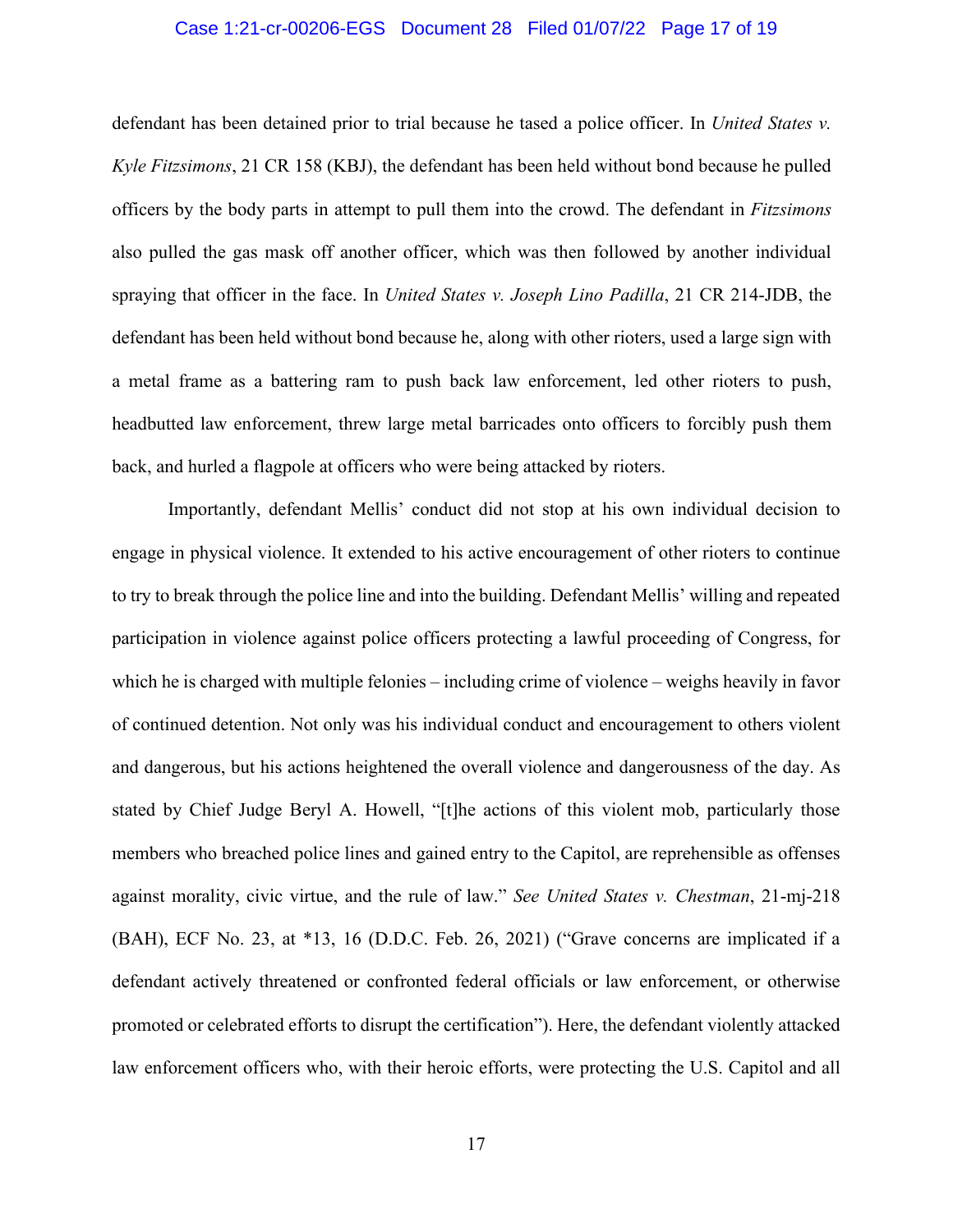### Case 1:21-cr-00206-EGS Document 28 Filed 01/07/22 Page 18 of 19

who were inside. Significantly, in a very similar case, *this Court denied a defendant's motion for pre-trial release. See United States v. Jack Wade Whitton, 2021 WL 1546931, this Court held that "Mr. Whitton's and his co-defendant's conduct on January 6, 2021, was among some of the most violent conduct that took place that day, and the Court cannot ignore that reality when evaluating his character and the potential threat he continues to pose to the community. Nor has the D.C. Circuit said that Court must turn a blind eye to Mr. Whitton's violent conduct when determining whether he poses a danger that warrants pretrial detention to safeguard the community." Id.* 

Finally, the defendant cites a recent U.S. Court of Appeals for the D.C. Circuit decision, *Munchel v. United States*, 991 F.3d 1273 (D.C. Cir. 2021), in support of the defendant release motion. The defendant argues that the defendant "was in the District of Columbia on January  $6<sup>th</sup>$  to attend a peaceful, political event led by the then-President of the United States. Mr. Mellis does not pose a particular danger because he will not have the opportunity, capability, or resources to be a threat to democracy or to the Capitol Police. His limited participation was fully bounded by the scope of the January 6th events, and more particularly, by witnessing the death of Ms. Boyland at what hebelieved to be the hands of police." See Def. Mot. ECF #27 at 10. In that regard, this case presents a very different set of circumstances than were present in *Munchel*, and its reasoning and analysis support a finding of detention here. In *Munchel*, the Circuit Court observed that the defendants did not engage in any violence and were not involved in planning or coordinating. 991 F.3d at 1284. In contrast, this defendant violently assaulted several law enforcement officers on numerous occasions with a large stick numerous times with an intent to harm and physically injure the officers. The facts and principles outlined in *Munchel* clearly supports continued detention of this defendant because he is a danger to the community if